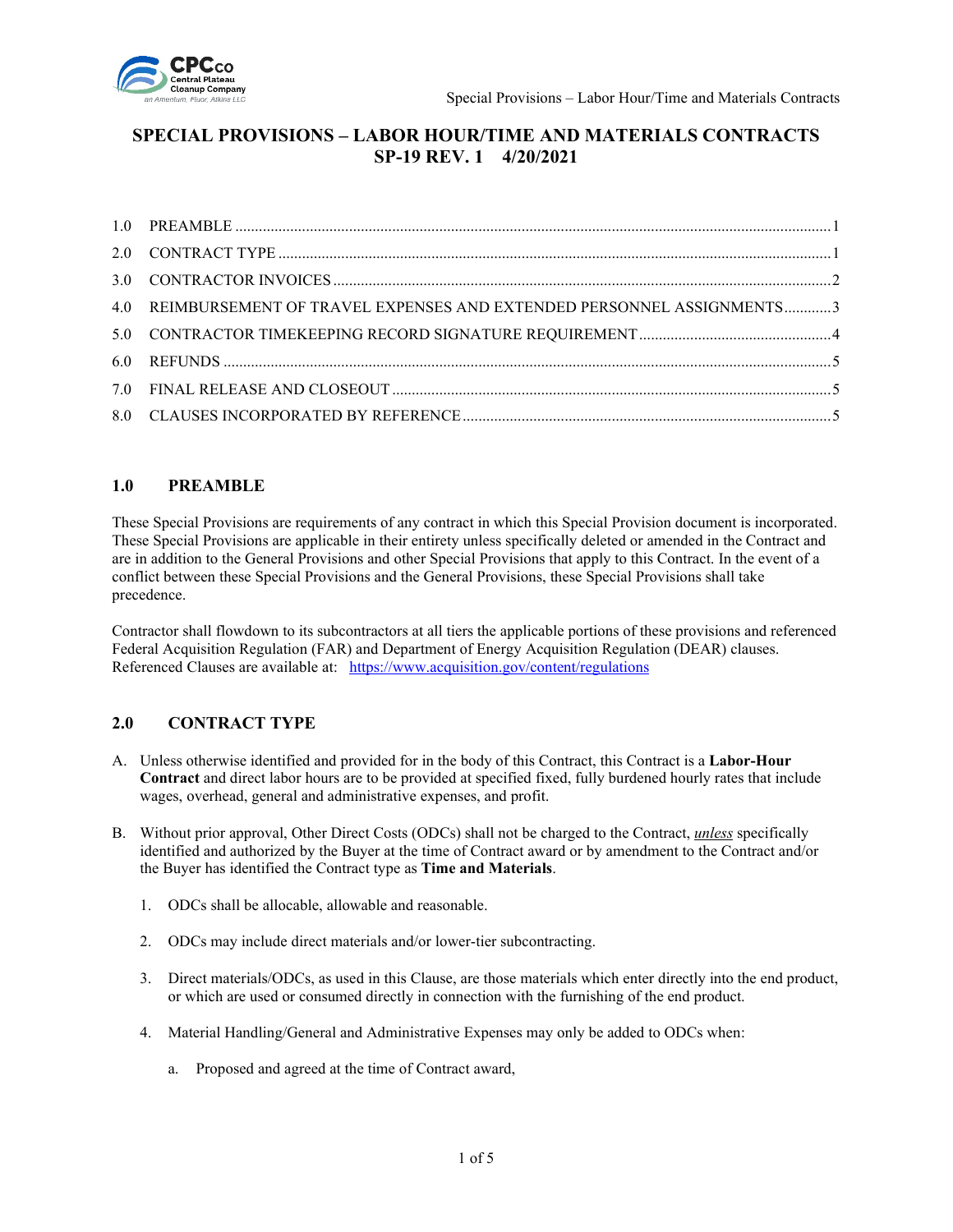

- b. The Contractor already has an established cost recovery account that accumulates the Contractor's costs for obtaining material or incurring other direct costs. This account must be exclusive of all other cost recovery accounts and cannot be recovered in the labor hour rate.
- c. The costs are consistent with the Federal Acquisitions Regulations (FAR) Part 31.

# <span id="page-1-0"></span>**3.0 CONTRACTOR INVOICES**

- A. The Contractor's invoice(s), as a minimum, shall identify the Contract, release and item number(s) (as applicable) for which payment is being requested. Invoice shall indicate the name(s) of the worker(s), number of hours of billable work by date, hourly rate, and a brief statement detailing the work performed. Invoiced rates and any ODCs must be specifically authorized by the Contract based on the Contract type. Any authorized travel shall be itemized within the invoice and supported with receipts in accordance with the requirements set forth under the "Reimbursement of Travel Expenses" clause herein or as otherwise identified under this Contract. Unauthorized deviations may result in disapproval of the invoice, or reduction in payment until the required support documentation is provided.
- B. Submittal of an invoice constitutes Contractor's certification that the materials, work and/or services have been delivered as specified on the invoice in accordance with the Contract. Submit the invoice and supporting documentation electronically via email to Buyer's Accounts Payable at [CPCCAP@rl.gov](mailto:CPCCAP@rl.gov) with copy to the Contract Specialist, or via hard copy to the following address:

Central Plateau Cleanup Company Accounts Payable Mail Stop: A4-03 P.O. Box 1464 Richland, WA 99352

- C. Buyer may withhold 5 percent of the amounts due under this Contract, but the total amount withheld shall not exceed \$50,000. The amounts withheld shall be retained until the execution and acceptance by the Buyer of a final release by the Contractor as provided below.
- D. Fully Burdened Hourly Rate
	- 1. Unless specified otherwise, the invoiced amount shall be computed by multiplying the appropriate hourly rate prescribed in the Contract therein by the number of direct billable labor hours. Fractional parts of an hour shall be payable on a prorated basis. The Contractor shall substantiate invoices by evidence of actual payment for ODCs and by individual daily job timecards, or other substantiation approved by the Buyer.
- E. Other Direct Materials
	- 1. Allowable costs of ODCs shall be determined by the Buyer in accordance with FAR subpart 31.2 in effect on the date of this Contract.
	- 2. When approved in advance, reasonable and allocable material handling costs or general and administrative expenses may be included in the charge for material/ODCs to the extent they are clearly excluded from the hourly rate. Material handling costs are comprised of indirect costs, including, when appropriate, general and administrative expense allocated to direct materials in accordance with the Contractor's usual accounting practices consistent with FAR subpart 31.2.
	- 3. The Contractor will apply no element of profit to direct materials or ODCs.
	- 4. The Contractor shall be reimbursed for items and services purchased directly for the Contract only when cash, checks, or other forms of actual payment have been made for such purchased items or services.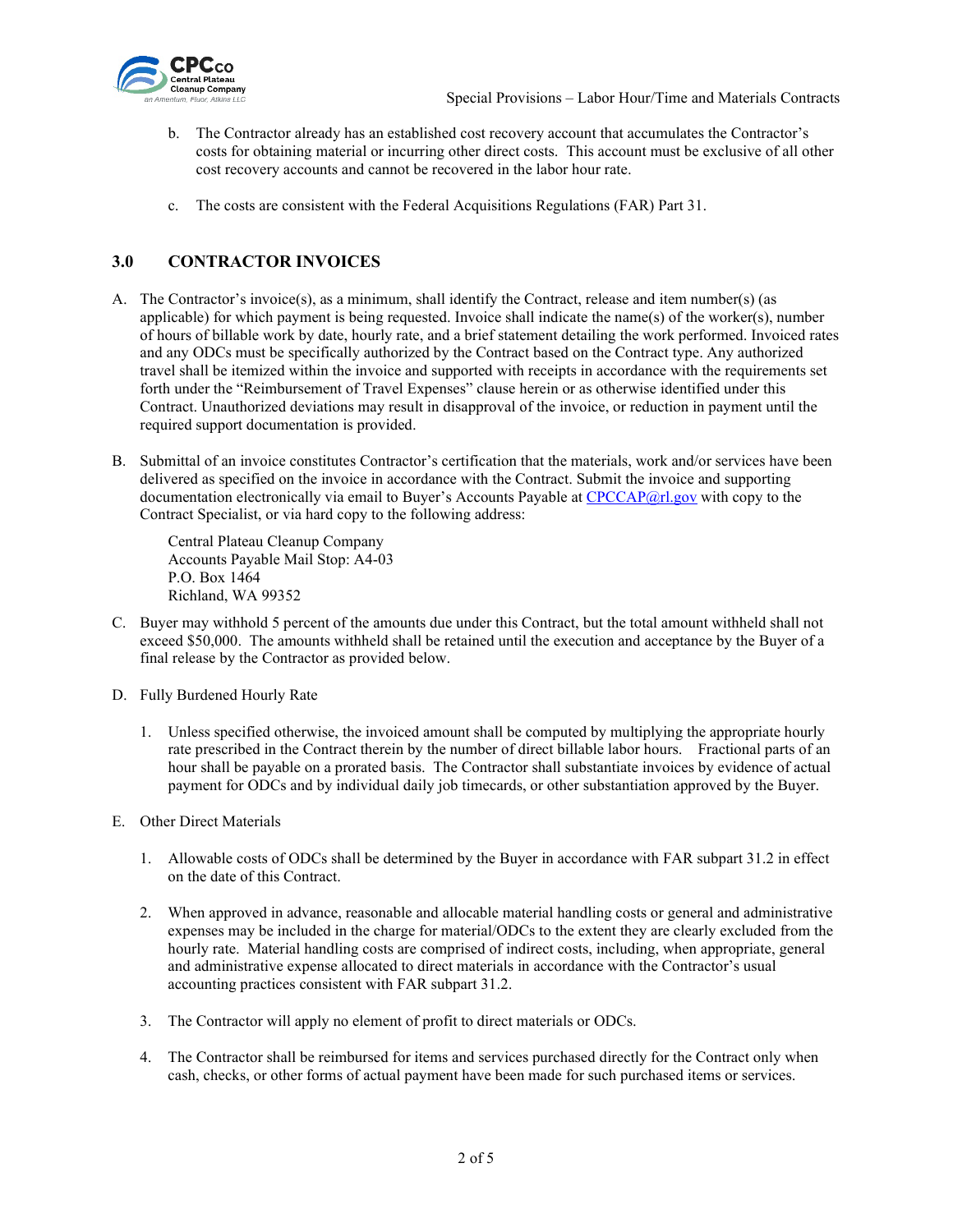

- 5. Reimbursable costs shall not include any costs arising for the letting, administration or supervision of performance of subcontracts, if the costs are included in the fully burdened hourly rates identified in the Payment Schedule identified in this Contract.
- 6. To the extent able, the Contractor shall obtain materials and services at the most advantageous prices available with due regard to securing prompt delivery of satisfactory materials; and obtain all cash and trade discounts, rebates, allowances, credits, salvage, commissions, and other benefits. Credit shall be given to the Buyer for cash and trade discounts, rebates, allowances, credits, salvage, the value of any appreciable scrap, commissions, and other amounts that have accrued to the benefit of the Contractor, or would have accrued except for the fault or neglect of the Contractor. The benefits lost without fault or neglect on the part of the Contractor, or lost through fault of the Buyer, shall not be deducted from gross costs.

### <span id="page-2-0"></span>**4.0 REIMBURSEMENT OF TRAVEL EXPENSES AND EXTENDED PERSONNEL ASSIGNMENTS**

- A. Travel Authorization: Only when authorized in advance by Buyer as part of the Contract, will Contractor personnel be reimbursed for travel expenses incurred in performance of this Contract. Expense reimbursement is limited to costs incurred for lodging plus meals and incidental expenses (M&IE) considered reasonable, allowable, and allocable, and that do not exceed the maximum per diem rates in effect at the time of travel as set forth in Federal Travel Regulations (FTR). Contractor shall take reasonable steps to minimize the amount of travel expenses. Links to the FTRs and current per diem rates can be found on the [GSA website.](http://www.gsa.gov/)
- B. Eligibility: Expense reimbursements will only be allowed for contractor personnel who travel from their permanent residence, if beyond a 100 mile radius of the temporary work location, for temporary assignment to the project site.
- C. Invoicing: Expense reimbursement requests shall be invoiced in accordance with contract invoicing requirements in a timely manner, and shall identify the name of the traveler, destination, purpose and date of the travel as well as document any required Buyer pre-approval. Submittal of an invoice to Buyer that includes travel expenses signifies Contractor's certification to all requirements identified herein.
- D. Receipts: Unless agreed in advance by Buyer, invoices shall include original or legible copies of receipts to support the actual lodging and travel expenses incurred. Receipts for M&IE expenses are not typically required.
- E. Cancellation: When travel, arranged in accordance with these requirements, is cancelled in writing by Buyer, airline cancellation or rebooking charges may be invoiced and reimbursed provided that supporting documentation showing authorized travel and subsequent cancellation are provided.
- F. Short-Term Assignments: thirty (30) Days or Less): Lodging and M&IE will be paid in accordance with the rates established by the Federal Travel Regulations unless otherwise specified in this Contract.
- G. Rates: Expenses will be reimbursed using the following guidelines:
	- 1. Transportation Other than Airline: Reimbursement of transportation costs will be at the current FTR per mile rate, for travel by personal automobile, or actual fares for other public conveyance, reasonably incurred by contractor's personnel in traveling by the shortest and most direct route from their home office to (Hanford Site) Richland, Washington, or to other such locations and return, at the request of Buyer. When travel is by automobile the most direct route shall be used. Local mileage costs while at the Hanford Site will not be reimbursed, unless specifically authorized in advance by Buyer.
	- 2. Transportation by Airline: Every reasonable effort shall be made to plan required travel to obtain the lowest advance-purchase fares available. Actual receipts must accompany invoices for all airfare costs.
	- 3. Car Rental: Travelers shall use the least expensive compact car available. Should a compact or intermediate size vehicle not be available, use of a more expensive vehicle shall be approved in advance by the Buyer Contract Specialist and shall be limited only to the time necessary to obtain a lower cost alternative and include a certification by the employee of the effort made to obtain the compact vehicle. Actual receipts shall document all car rental and fuel costs. NOTE: A pre-paid refueling option and optional rental car insurance will not be reimbursed.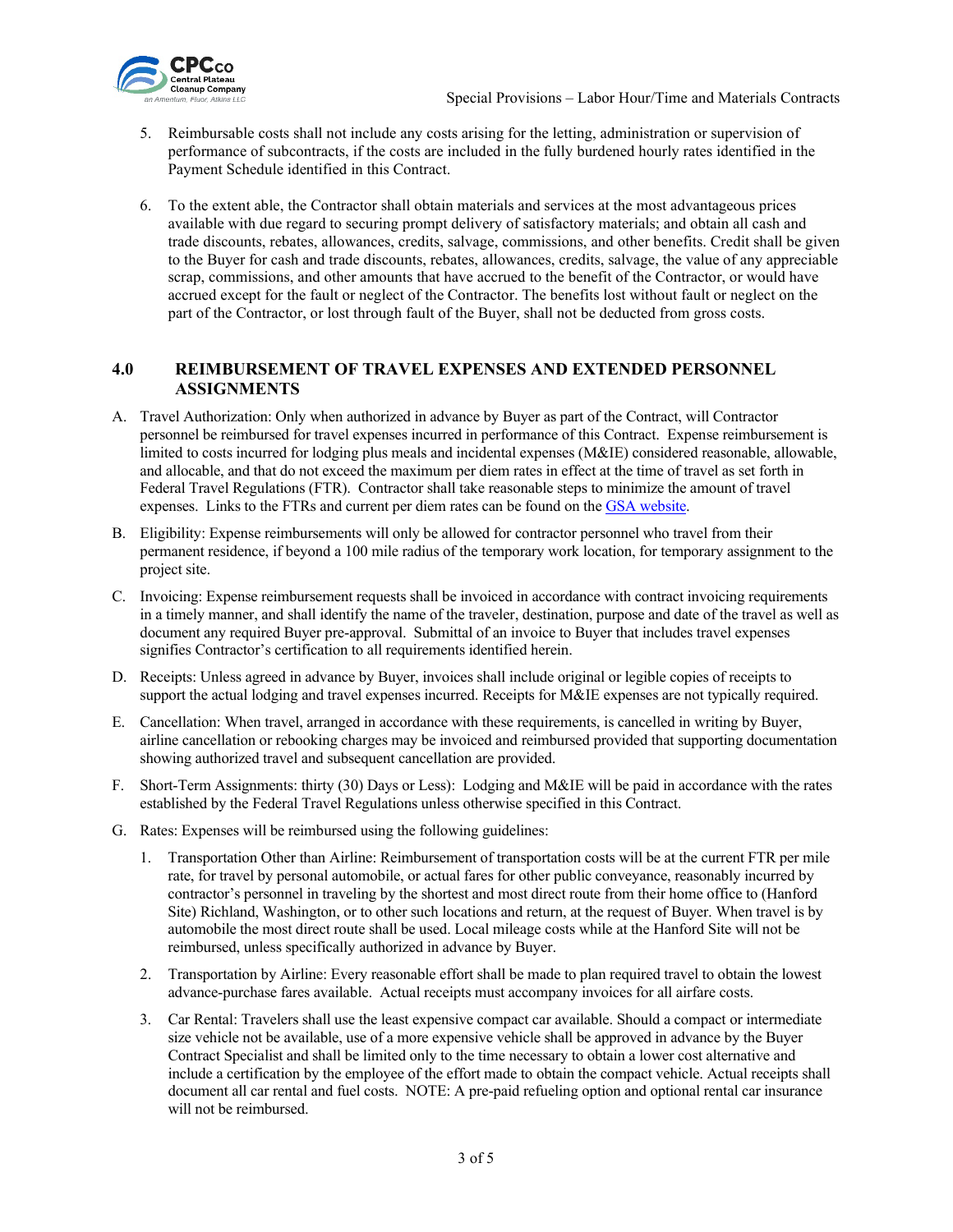

- 4. Personally-Owned Vehicle: Instead of using a rental car, a personally-owned vehicle may be used if determined to be more cost effective. However, arrangements shall be pre-approved by the Buyer Contract Specialist. Buyer assumes no liability for accidents when personally owned or rental vehicles are used. Contractor retains all risks and liabilities associated with using personally-owned or rental vehicle.
- 5. Lodging: Lodging will be reimbursed at the current FTR rate or at the actual cost if less than the allowable FTR rate. Actual receipts shall document all lodging costs being invoiced under this Contract. If contractor employee moves from hotel lodging into residential accommodations earlier than 30 days, the lodging will be reduced to 55% of the FTR rate day effective date of establishing residential accommodations.
- 6. M&IE: M&IE will be reimbursed at a flat rate per day; not to exceed the limits specified for the geographical location in the FTR. The daily living expense (M&IE) will be prorated per the FTR during the first and last day of travel, inclusive of weekend trips home. Weekend stay-over(s) are paid when continued work is required during the following week.
- H. Long-Term Temporary Work Assignments (More than thirty (30) days, but less than three hundred sixty-five (365) Days). M&IE and lodging reimbursement limits will be reduced in accordance with DOE policy for extended travel assignments exceeding 30 day[s \(ref. DOE-AL-2013-01](http://energy.gov/management/acquisition-letters) and DOE-H-2069).
	- 1. Lodging: For the first 60 days and last 30 days of a long-term assignment, Buyer will reimburse costs associated with lodging at the lesser of actual cost or 100% of the FTR authorized rate at the assignment location. The intervening days will be reimbursed at the lesser of actual cost or 55% of the FTR rate.
	- 2. M&IE: For the first 30 days and last 30 days of the assignment, Buyer will reimburse costs associated with M&IE at the lesser of actual cost or 100% of the FTR M&IE rate for the assignment location. The intervening days will be reimbursed at the lesser of actual cost or 55% of the FTR rate. The M&IE will be prorated per the FTR during the first and last day of travel, inclusive of weekend trips home.
	- 3. Travel Home: When on a long-term work assignment (more than 30 consecutive days), one trip home, to the primary residence, after each four (4) consecutive weeks of assignment (on travel status) to the Contract will be reimbursed when approved in advance by Buyer as follows:
		- i. Travel home shall be booked via the most economical method and direct route in accordance with FTR guidance. If the project work assignment or an urgent situation prevents the Contractor employee from obtaining a minimum of (14) day airfare rates; approval must be obtained from Buyer prior to booking the airfare. If a personal vehicle is used to return to the primary residence, mileage will be paid at the current FTR rates up to a total not to exceed the fourteen (14) day advance airfare value.
		- ii. While traveling and at home, lodging and M&IE expenses are not reimbursable.
		- iii. The trips home are neither "bankable," transferable nor cumulative.
- I. Permanent Work Assignments: Unless pre-approved by Buyer, work assignments of more than three hundred sixty-five (365) consecutive days are considered permanent. All incurred travel and living expenses, after three hundred sixty-five (365) consecutive days, are not reimbursable without written pre-approval from Buyer. The consecutive-day count for Contractor personnel who change employment to another contractor or whose break between assignments is less than 120 calendar days will not restart, but continue from the original contract assignment date.

# <span id="page-3-0"></span>**5.0 CONTRACTOR TIMEKEEPING RECORD SIGNATURE REQUIREMENT**

Contractor shall maintain adequate timekeeping procedures, controls and processes for billing work to the Buyer. Contractor shall provide monthly to the Buyer all timecards for Contractor and lower-tier subcontractor employees that perform work and charge time under this Contract.

A. Timekeeping Records shall be provided with each invoice submittal or as otherwise directed by the Buyer.

1. In the event the Contractor is utilizing the Buyer's Contracted Labor Time Recording System, Contractor timecards shall be submitted to a specific Buyer-designated location electronically no later than the 28th of each month.